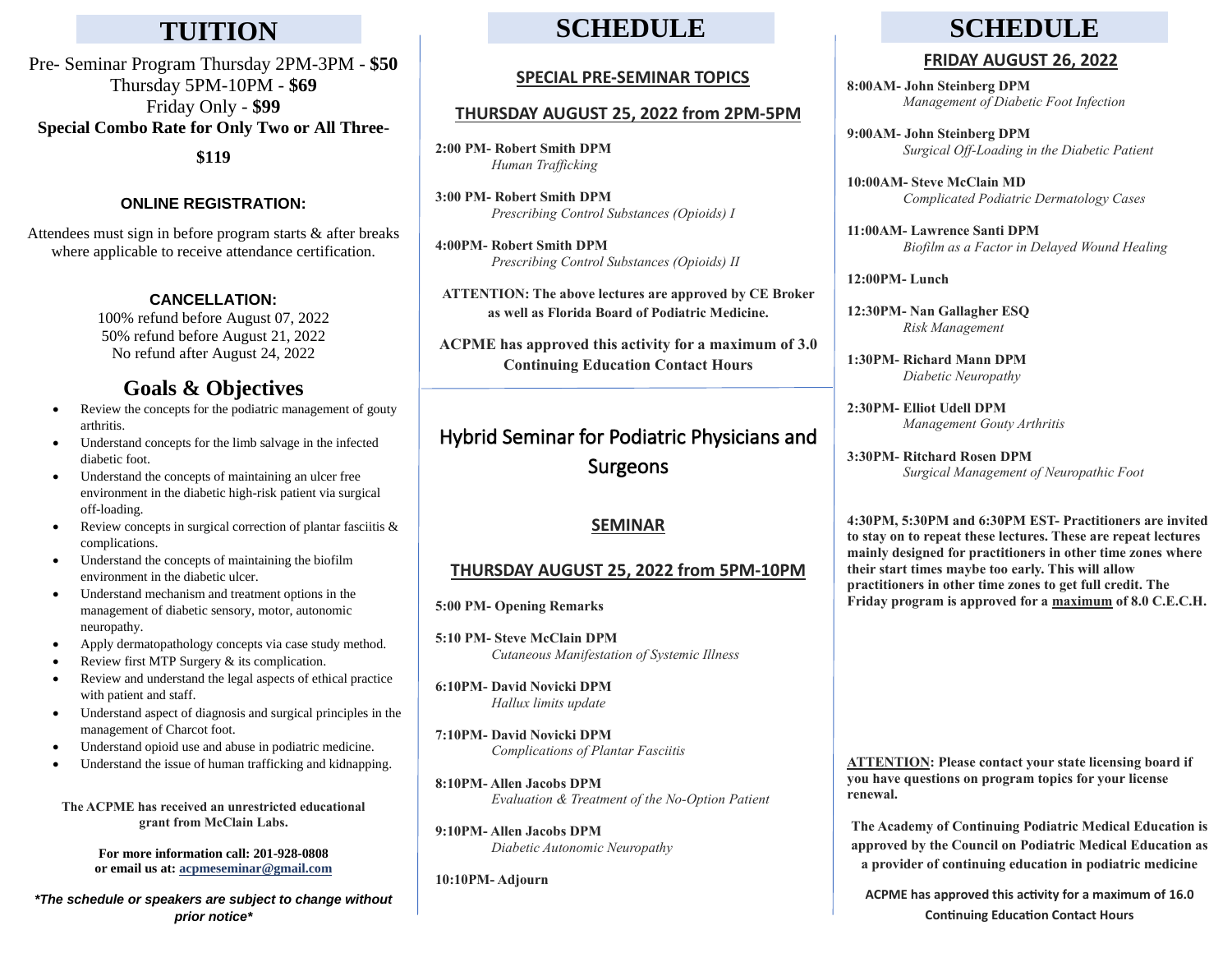# **FACULTY**

**ROBERT S. MARCUS,** DPM, FACPM, FASPM, FAPWHc, TEANECK, NJ Scientific Chairman Chief Podiatric Medicine ACPME

**DAVID H. GEORGE,** DPM, FACPM, LEONIA, NJ Director of Continuing Medical Education, ACPME

**RITCHARD ROSEN**, DPM, FACFAS, TEANECK, NJ Chief Podiatric Surgery Holy Name Hospital

**STEVE MCCLAIN**, MD, STONYBROOK, NY CEO McClain Laboratories

**RICHARD MANN**, DPM, HIGHLAND BEACH, FL Chief Scientific Officer and Founder of Realm Labs

**ALLEN JACOBS**, DPM, FACFAS, ST. LOUIS, MI National Speaker Scientific Co -Chairperson in Limb Salvage and Wound Healing Section Board of Director for Association of Physicians in Wound Healing

**JOHN STEINBERG,** DPM, FACFAS, WASHINGTON, DC Professor of Plastic Surgery Georgetown University

**NAN GALLAGHER**, ESQ , MORRISTOWN, NJ Principal, The Nan Gallagher Law Group

**DAVID NOVICKI,** DPM, FACFAS, FAPWH, NEW HAVEN, CT Past President of American College of Foot and Ankle Surgeons Past President of American Board of Foot and Ankle Surgery Current Chairman of the Board of Trustees at TUSPM

**ELLIOT UDELL**, DPM, FACPM, HICKSVILLE, NY President American Society of Podiatric Medicine

**LAWRENCE SANTI,** DPM, FACFAS, BROOKLYN, NY Chief Podiatric Medicine - New York Community Hospital

**ROBERT SMITH,** DPM, ORMOND BEACH, F L Assistant Clinical Professor in Podiatry -College of Podiatric Medicine and Surgery Western University Californi a

## **RESORT INFORMATION**

The Academy of Continuing Podiatric Education (ACPME) is proud to announce our hybrid seminar Enjoy top speakers and pertinent topics in podiatric medicine and surgery in the comfort of your own home or at Disney's Boardwalk Inn Resort. The boardwalk is a Deluxe Disney Resort with many entertainment and dining options. This beautiful resort is modelled after the mid -atlantic resorts of the early  $20<sup>th</sup>$  century. We have arranged special rooms at the Boardwalk Inn for \$305.00 + tax which is approximately 65% off the standard price. **The phone number for reservations is 407 -939 -4686. M -F 8:30 -6:00 EST. Saturday and Sunday 8:30 -5:00 EST. PROMO CODE: ACPME or MO818147.** If there is no availability left at the Boardwalk we have some alternative rooms at Animal K ingdom Lodge at

\$305/night + tax or Coronado Resorts  $$233/night + tax.$